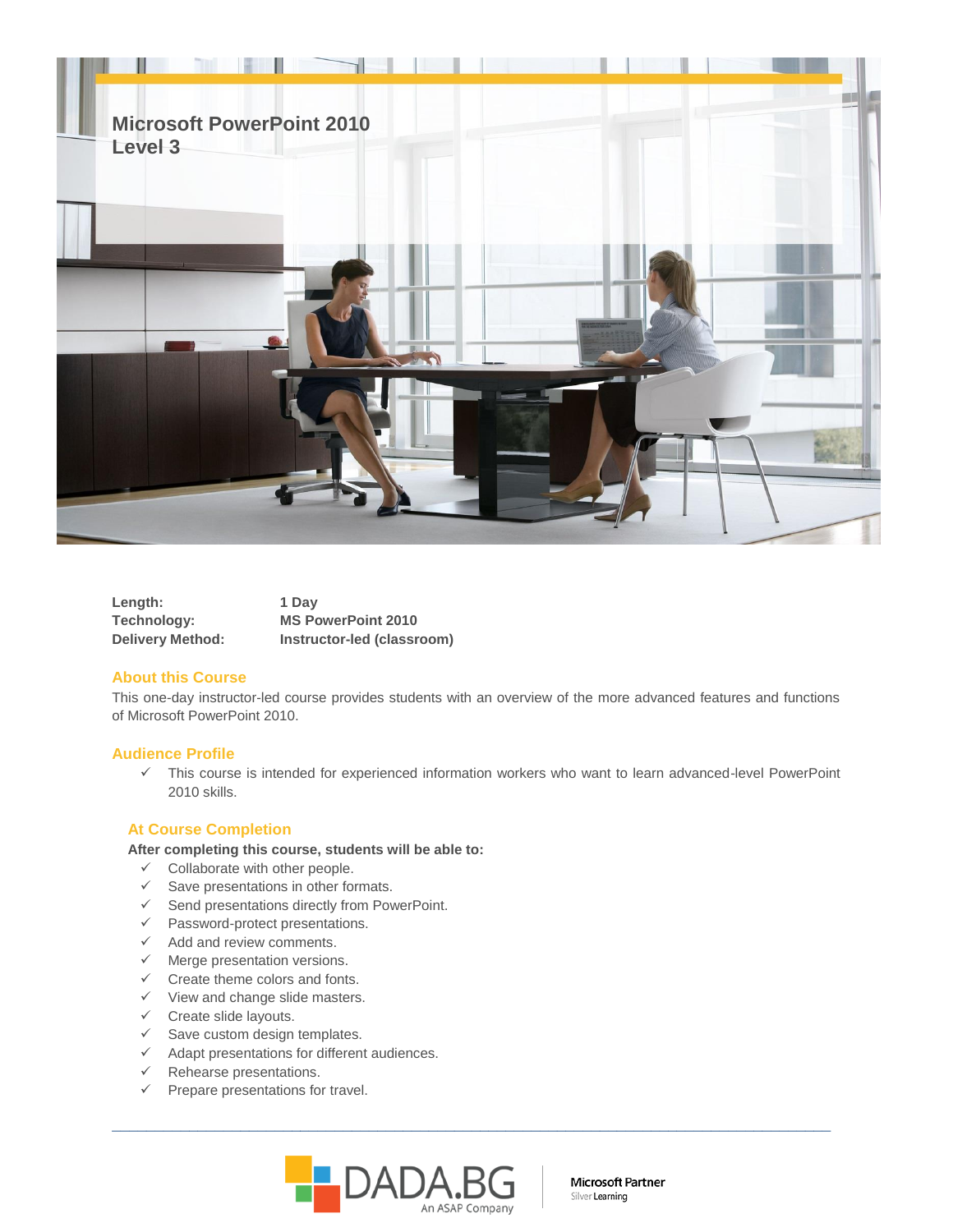- $\checkmark$  Save presentations as videos.
- $\checkmark$  Change default program options.
- $\checkmark$  Customize the ribbon.
- $\checkmark$  Customize the Quick Access Toolbar.

# **Course Details**

### **Module 1: Share and Review Presentations**

This module explains PowerPoint's new coauthoring capabilities, how to save files in other formats, send presentations for review, set permissions to secure presentations, enter comments in a presentation, and merge versions of the same presentation.

**Lessons** 

- Collaborating with Other People
- **Saving Presentations in Other Formats**
- Sending Presentations Directly from PowerPoint
- Password-Protecting Presentations
- Adding and Reviewing Comments
- **•** Merging Presentation Versions

## **Lab : Sending Presentations Directly from PowerPoint**

- Create an XPS file
- Send presentations for review
- Set an unencrypted password, and then test it
- Add, edit, delete, and hide comments
- Merge two presentations

## **Lab : Merging Presentation Versions**

- Create an XPS file
- Send presentations for review
- Set an unencrypted password, and then test it
- Add, edit, delete, and hide comments
- Merge two presentations

### **Lab : Saving Presentations in Other Formats**

- Create an XPS file
- Send presentations for review
- Set an unencrypted password, and then test it
- Add, edit, delete, and hide comments
- Merge two presentations

## **Lab : Password-Protecting Presentations**

- Create an XPS file
- Send presentations for review
- Set an unencrypted password, and then test it
- Add, edit, delete, and hide comments
- Merge two presentations

### **Lab : Adding and Reviewing Comments**

- Create an XPS file
- Send presentations for review
- Set an unencrypted password, and then test it
- Add, edit, delete, and hide comments
- Merge two presentations



\_\_\_\_\_\_\_\_\_\_\_\_\_\_\_\_\_\_\_\_\_\_\_\_\_\_\_\_\_\_\_\_\_\_\_\_\_\_\_\_\_\_\_\_\_\_\_\_\_\_\_\_\_\_\_\_\_\_\_\_\_\_\_\_\_\_\_\_\_\_\_\_\_\_\_\_\_\_\_\_\_\_\_\_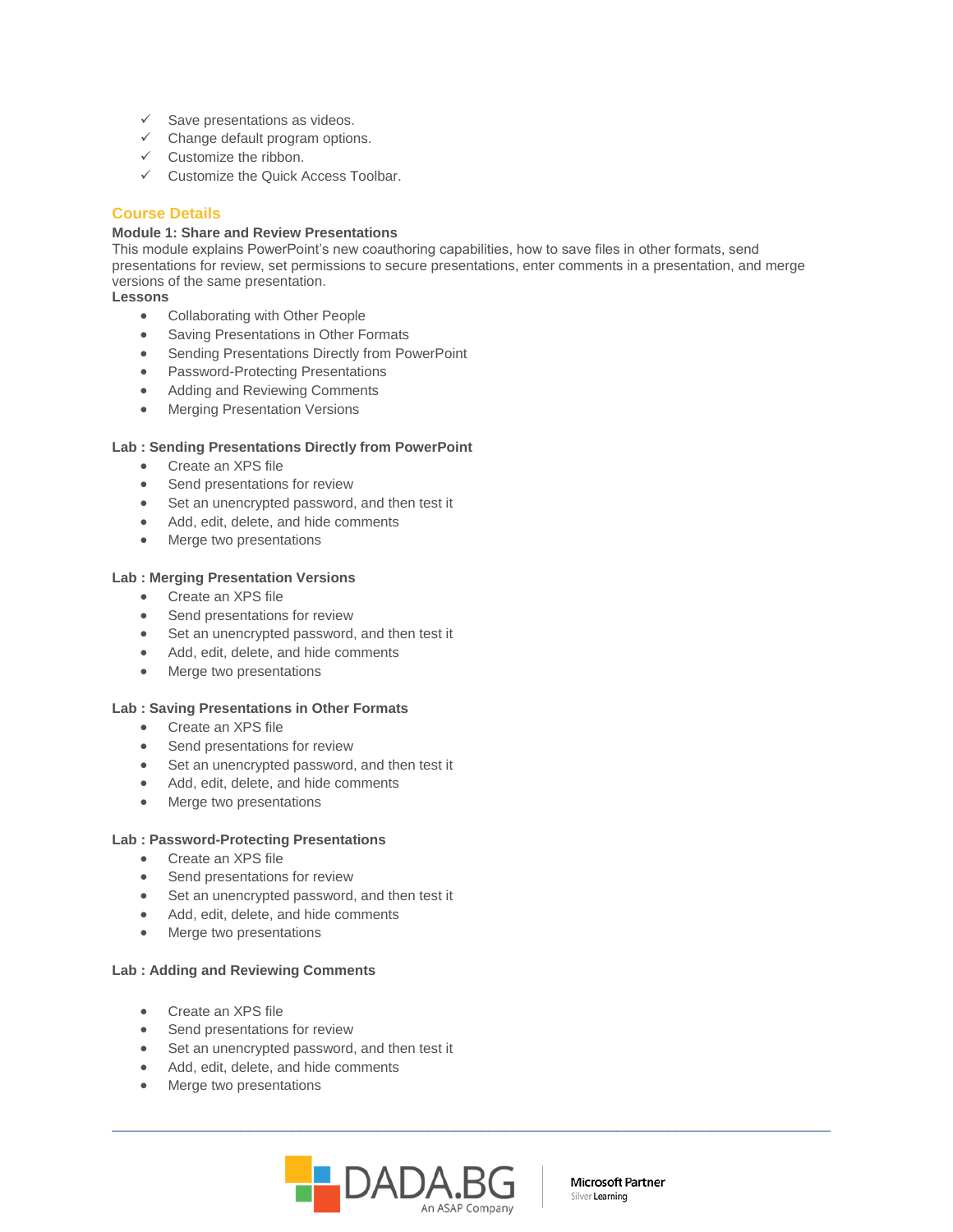## **Module 2: Create Custom Presentation Elements**

This module explains how to work with color schemes and font sets, master slides and master layouts, and design templates.

**Lessons** 

- Creating Theme Colors and Fonts
- Viewing and Changing Slide Masters
- Creating Slide Layouts
- Saving Custom Design Templates

### **Lab : Creating Theme Colors and Fonts**

- Create a color scheme and font set, and save them as a theme
- Make changes to slide masters
- Add a layout to the slide master set
- Save a design template, and use it to create a presentation

### **Lab : Viewing and Changing Slide Masters**

- Create a color scheme and font set, and save them as a theme
- Make changes to slide masters
- Add a layout to the slide master set
- Save a design template, and use it to create a presentation

### **Lab : Saving Custom Design Templates**

- Create a color scheme and font set, and save them as a theme
- Make changes to slide masters
- Add a layout to the slide master set
- Save a design template, and use it to create a presentation

#### **Lab : Creating Slide Layouts**

- Create a color scheme and font set, and save them as a theme
- Make changes to slide masters
- Add a layout to the slide master set
- Save a design template, and use it to create a presentation

#### **Module 3: Prepare for Delivery**

This module explains how to modify a presentation to show to different audiences, practice giving a presentation and set slide timings, package a presentation to show someplace else, save a presentation as a video. **Lessons** 

\_\_\_\_\_\_\_\_\_\_\_\_\_\_\_\_\_\_\_\_\_\_\_\_\_\_\_\_\_\_\_\_\_\_\_\_\_\_\_\_\_\_\_\_\_\_\_\_\_\_\_\_\_\_\_\_\_\_\_\_\_\_\_\_\_\_\_\_\_\_\_\_\_\_\_\_\_\_\_\_\_\_\_\_

- Adapting Presentations for Different Audiences
- Rehearsing Presentations
- Preparing Presentations for Travel
- Saving Presentations as Videos

### **Lab : Rehearsing Presentations**

- Create a custom slide show, and hide a slide
- Apply equal slide timings; and apply rehearsed timings
- Create a presentation package on a CD
- Create a presentation video

#### **Lab : Preparing Presentations for Travel**

- Create a custom slide show, and hide a slide
- Apply equal slide timings; and apply rehearsed timings
- Create a presentation package on a CD
- Create a presentation video



Microsoft Partner Silver Learning